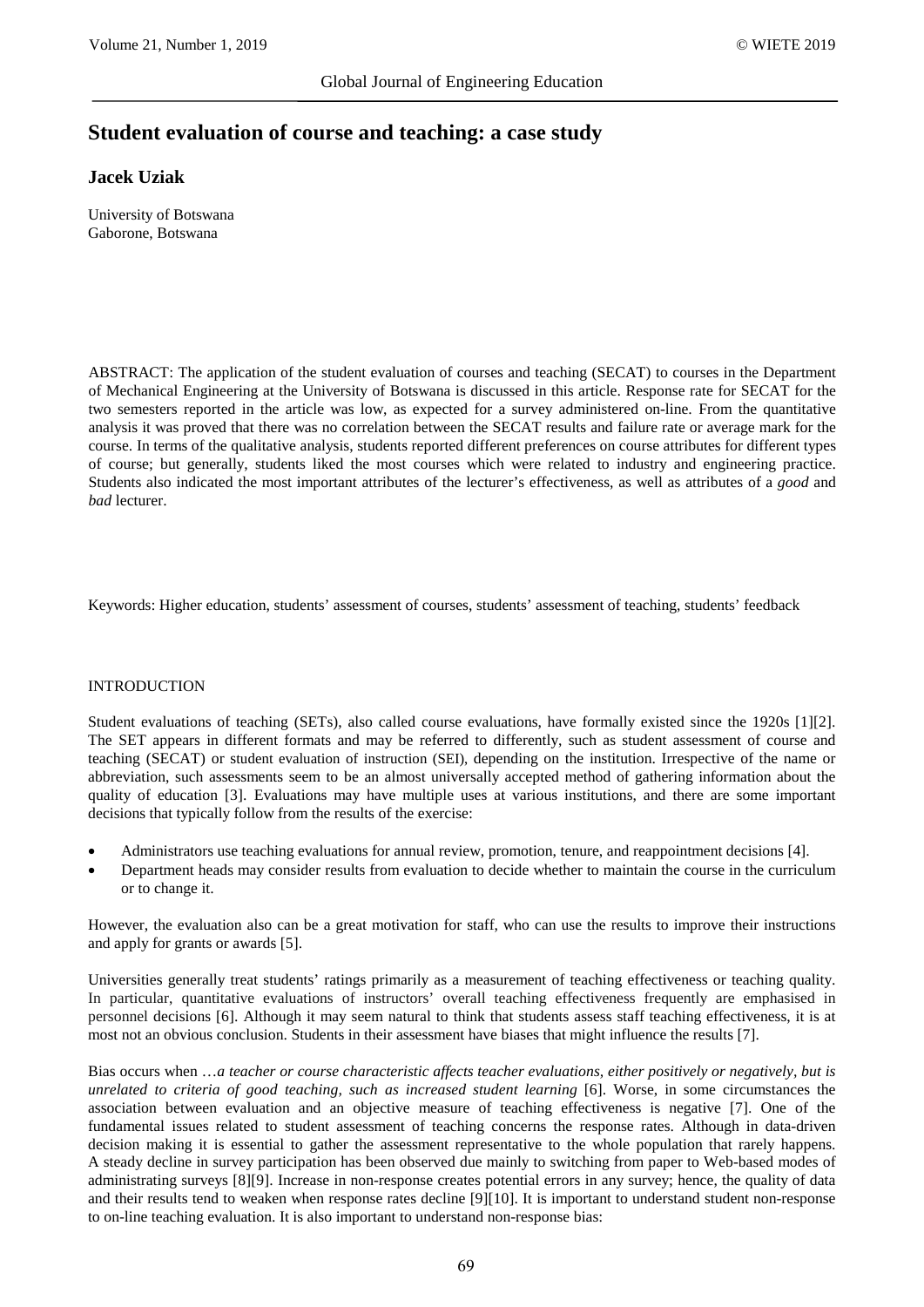- Non-response increases the potential for error and is a threat to external validity.
- In most cases, survey non-response is not random [8][11][12]; that is, there is a reason for its occurrence.
- Low response rates are likely to increase bias in results, thus affecting the external validity of the results [10-15].
- As non-response increases, the likelihood that non-respondents' opinions differ from respondents' also increases [10][15-17].

## MATERIALS AND METHOD

The student evaluation of courses and teaching (SECAT) has been a tool to assess teaching and courses at the University of Botswana (UB) for almost 20 years. It has not changed in the past 10 years and in recent years has been applied only on-line. The SECAT form contains sections on teaching evaluation (13 questions) and course evaluation (11 questions). An open-ended question section on general appraisal requests students to indicate what they liked most about the lecturer and the course, and to explain low ratings in teaching and course evaluation sections. It also has one question to assess *lecturer's overall effectiveness*. A special interest in that question is related to the fact that for years the assessment of staff teaching was based purely on that question. However, that has changed and in the past few years the teaching assessment is based on an overall average of all questions in the quantitative parts of the questionnaire, i.e. teaching and course evaluation. The numerical SECAT result is one of the main tools to assess staff teaching. The exercise is done every year for all staff.

The analysis presented in the article is based on data collected for two semesters; 2016/2017 - semester 2 and 2017/2018 - semester 1, in one of the departments in the Faculty of Engineering and Technology at UB. The data included cover all lecturers and courses in mechanical and industrial engineering, two programmes offered by the department. The assessment covered also general education courses (GEC), which constitute elements of general education at UB.

The response rate for SECAT was low, in semester 1 - 60%, whereas in semester 2 it was even lower - 36%. There is a clear explanation of that low response rate; it is only expected as SECAT was administered on-line with no control on whether the students participated.

# RESULTS

### Quantitative Analysis

Both teaching and course averages were relatively high, and consistent in both semesters (Figure 1). There was a slightly better assessment of teaching than courses, which was more visible in semester 2. Figure 1 also shows pooled standard deviations; for teaching 0.78 and 0.82 for semesters 1 and 2, respectively, and 0.91 and 0.95 for courses in semesters 1 and 2, respectively.



Figure 1: SECAT averages; a) Semester 2 and b) Semester 1.

Correlation analysis indicated no relationship between:

- SECAT teaching average and failure rate (coefficient of correlation for semester 2 0.24622, and for semester 1 0.24504);
- SECAT teaching average and average student mark (coefficient of correlation for semester 2 0.288095, and for semester 1- 0.30933);
- SECAT course average and failure rate (coefficient of correlation for semester 2 0.06963, and for semester 1 0.2848);
- SECAT course average and average student mark (coefficient of correlation for semester 2 0.058491, and for semester 1 - 0.300012).

# Qualitative Analysis

Quantitative analysis for SECAT was done by investigating students' answers to open-ended questions. Such analysis can give insight into contextual understanding and understanding interactions; all elements very important in the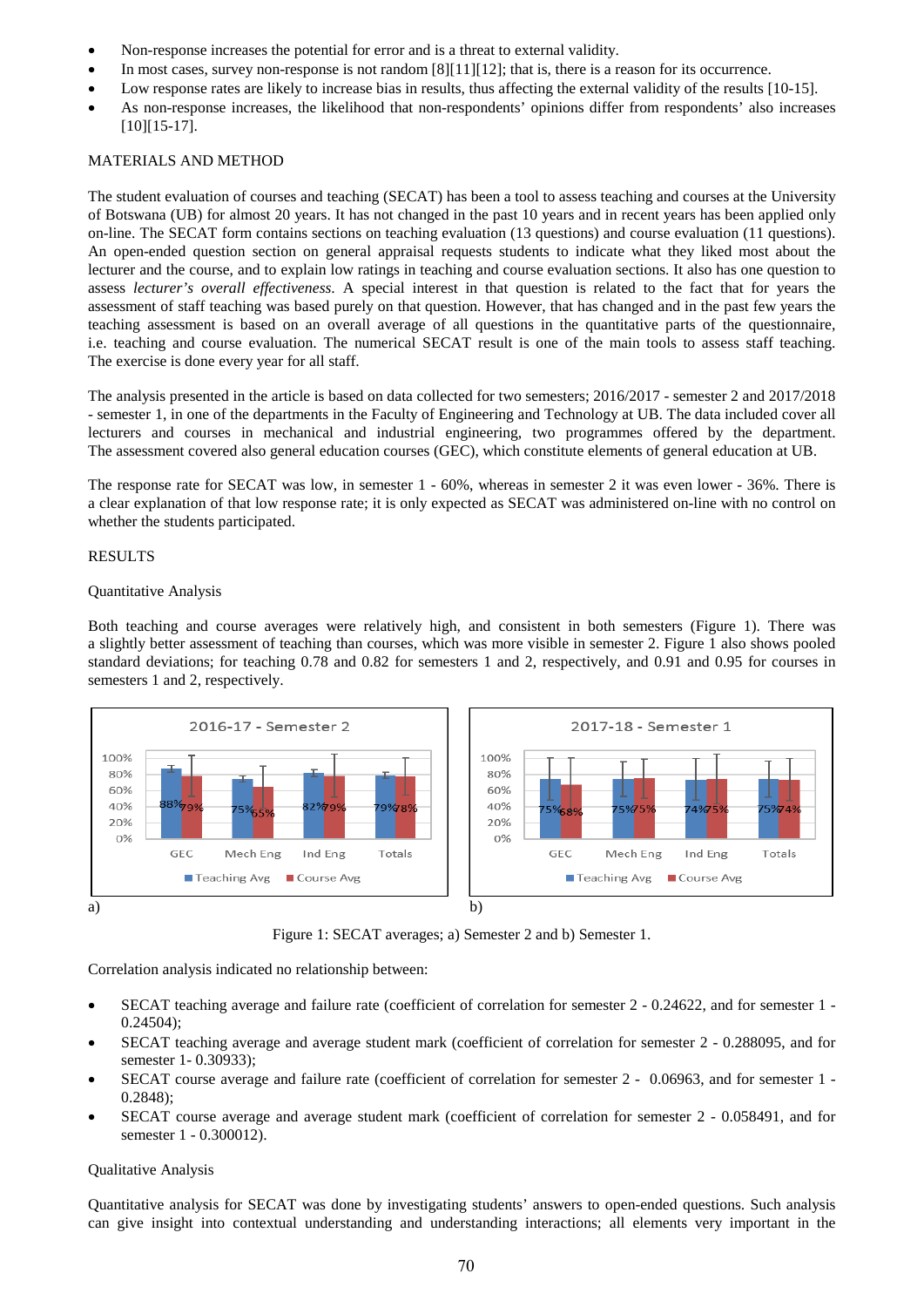educational environment. The open-ended questions, and the number of answers in different type of courses, i.e. general education courses (GEC), Industrial Engineering (IE) and Mechanical Engineering (ME), are presented in Table 1.

| <b>Ouestions</b>                                                           | Number of answers |     |           |       |
|----------------------------------------------------------------------------|-------------------|-----|-----------|-------|
|                                                                            | <b>GEC</b>        | IE  | <b>ME</b> | Total |
| What did you like most about this course?                                  | 36                | 181 | 551       | 768   |
| What did you like most about your lecturer?                                | 36                | 182 | 558       | 776   |
| Identify the questions rated low and explain why they were rated as such.  | 11                | 36  | 88        | 135   |
| Explain why you gave the rating for your lecturer's overall effectiveness. | 34                | 150 | 444       | 628   |

Table 1: Questions and number of answers.

Course Appreciation

Overall, students liked most when a course was related to industry and actual practice (see Figure 2). However, there were differences between different types of course (Figure 3). The importance of the relationship between the course and industry and practice was also confirmed by specific comments such as:

- *He prepared us not just for the tests but also for work in industry.*
- *The assignments given were very practical and industry related.*



Figure 2: Overall course appreciation by students: what did you like most about this course?

For mechanical and industrial engineering courses, their relation to industry and practice was indeed the most important aspect. However, for the general education courses (GEC) it was the contribution of the course to professional growth that was most important, which had little importance for the mechanical engineering courses. Equally important for GEC was good organisation, again not essential for ME and insignificant for IE. There was also a dramatic difference in *learning new concepts* and *learning new skills.* For both ME and IE courses, skills learning was relatively important, but learning new concepts was not significant for GEC (Figure 3).



Figure 3: Course appreciation by course type: what did you like most about this course?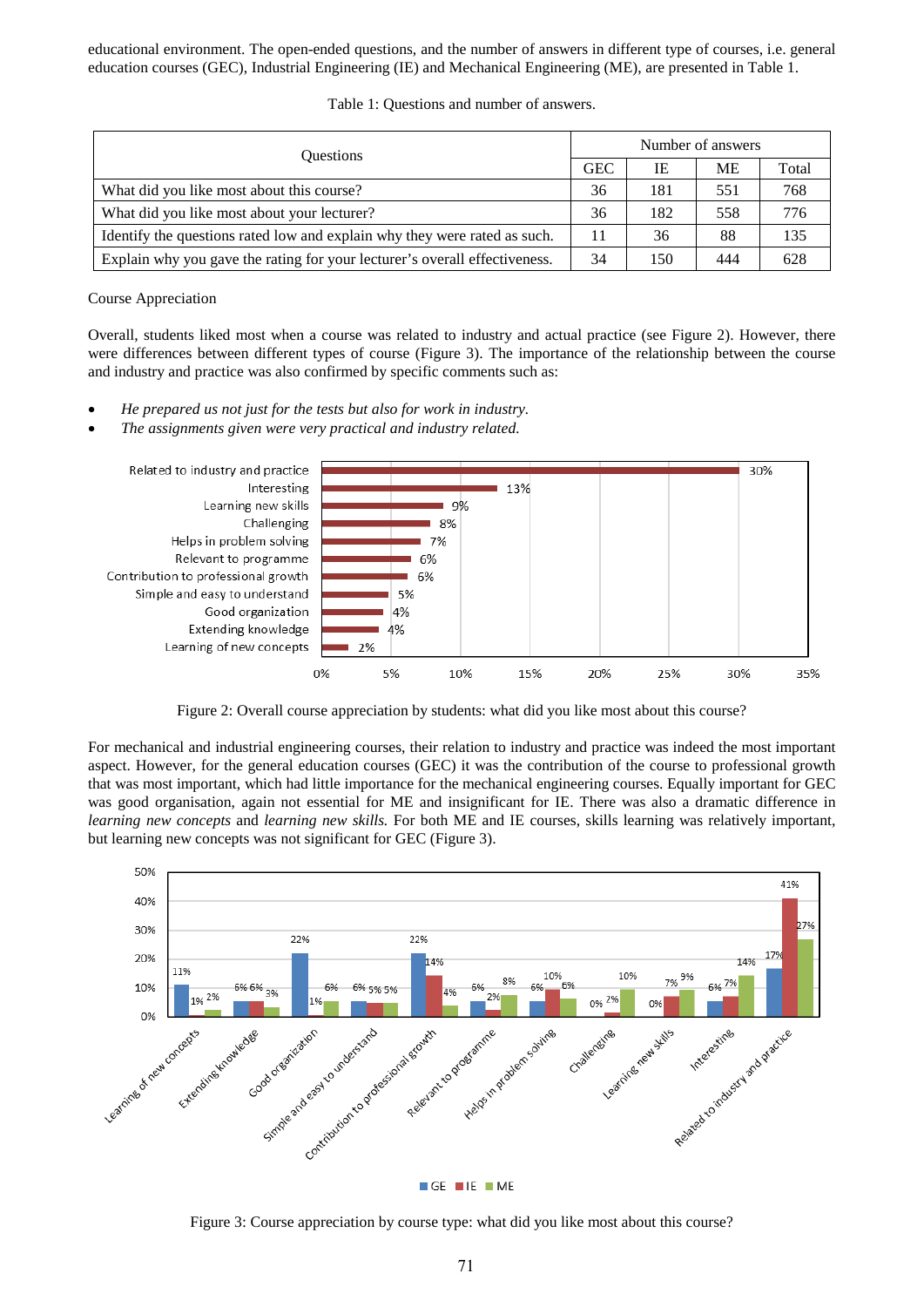Other significant factors identified from the open-ended questions included exposure to general knowledge (GEC), learning life skills (IE courses), personal growth (IE courses) and fun (ME courses). However, the number of such answers was not significant.

# Lecturer Appreciation

The second open-ended question provided the students with an opportunity to specify their *model* lecturer (Figure 4). Explaining concepts was the most important factor for students, followed by enthusiasm, class management to provide a conducive atmosphere, and willingness and availability to assist. In a society plagued by tardiness, the high value given to punctuality is worth noting.

The other striking information is the very low student appreciation of lecturer knowledge of subject, and linking theory and application. The latter is in direct contrast to course considerations, where relating to industry and practice was considered the most important aspect. However, the slight endorsement of subject knowledge is quite significant unless the students thought that it would be difficult for them to assess it. Sadly, there is also an indication that some students did not appreciate their lecturers at all, indicating that they liked *nothing* about them.



Figure 4: Lecturer appreciation: what did you like most about your lecturer?

The other listed factors, although not gaining much popularity, were taking the job seriously, being charismatic, presentable and being loud to be heard.

# Explanation of Low Ratings

The analysis of low ratings gives an insight into students' perception of the symptoms of a bad lecturer (Figure 5). The claim of not fair marking or marking not done on time was indicated as the most common indicator. It was followed by clear elements of pedagogy, such as bad delivery, no use of small group teaching, not providing hand-outs and the lecturer being disorganised. Course characteristics such as being hard and demanding or not interesting were also recognised, although at a lower rate.



Figure 5: Explanation of low ratings for both course and lecturer.

Students provided both positive and negative comments supporting their general explanations. For markings they claimed that some lecturers are:

- *Not fair in marking the assessments;*
- *Does not mark fairly;*
- *Not consistent in marking.*

Teaching also has been commented on in negative ways indicating the importance of clear delivery, which should help to understand the concepts: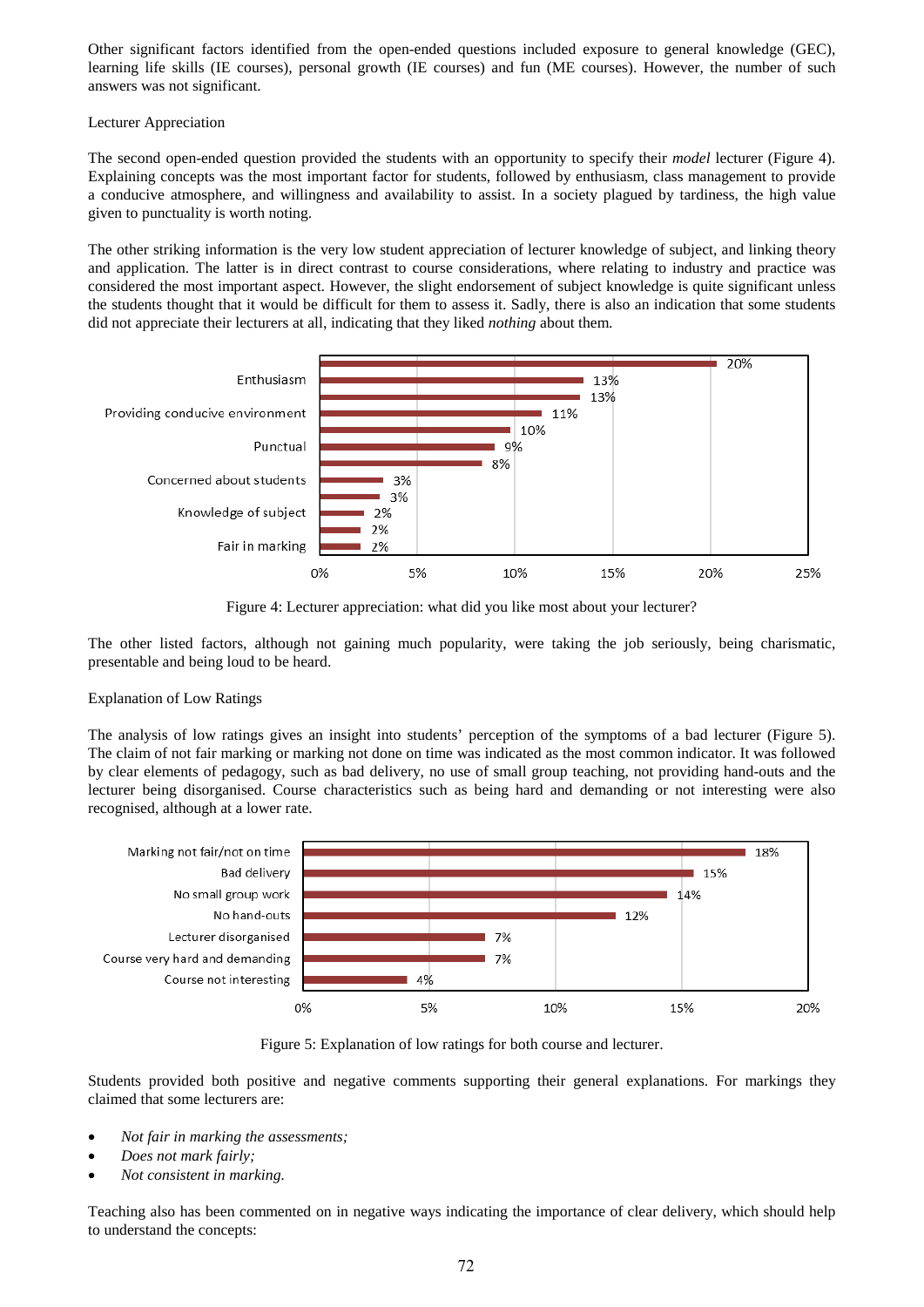- *Has never taught us/did not teach or explained/he only guides us;*
- *His lecturing was boring. He did not show any enthusiasm about the course;*
- *Too fast, did not explain concepts clearly.*

Additional explanation, though only occasional, included complaints that the course was preparing only for tests and examinations, lecturer being rude, very strict or completely unavailable outside of classroom.

## Attributes of Lecturer's Effectiveness

The most commonly listed attributes of lecturer's effectiveness are pedagogical elements, such as coverage of course material, course management and the ability to explain concepts (Figure 6). Additional factors included creating a conducive atmosphere in the class and engaging students in the teaching/learning process. Further, enthusiasm for the subject and teaching in general, and punctuality again, are recognised.



Figure 6: Factors of lecturer's effectiveness.

#### DISCUSSION AND CONCLUSIONS

The response rate for SECAT for the two semesters was low, as expected for a survey administered on-line. There was no correlation between the SECAT results and failure rate or average mark for the course. Despite the low rate of response it has brought some insight into students' concept of a good course and a good lecturer. Especially useful have been open-ended questions, which prompted students to report on their feelings and predilections. Students reported different preferences on course attributes for different types of course; but generally, students most liked it when a course was related to industry and practice.

A *model* lecturer explains concepts well, is enthusiastic, manages the class well, provides a conducive environment, is available and willing to assist, and is punctual. Whereas the signs of a *bad* lecturer are marking not fair and/or on time, bad delivery, no small group work, no hand-outs.

Students also indicated the most important attributes of lecturer's effectiveness was coverage of course material, course management, explaining concepts well and creating a conducive environment. Unfortunately, students also expressed their disappointment with the outcome of the SECAT exercise, which is repeated every semester. That disappointment is well summarised by the following student statement:

*The truth is that I do not know why you always bother us with this SECAT form because we are still facing the same problems. There is no improvement to any problem that we state on this SECAT form. I have thought this was meant to improve leaning in this institution but it does not.*

Regrettably, the students' disappointment is well understood and genuine as SECAT is used only for staff assessment, not for teaching improvement or changes in the courses. It is seldom discussed. Students' assessment of teaching should be used as one of the ways to improve it. However, the evaluations *per se* do not induce change. Combined with selfevaluations they may focus academic staff attention on their own perception as instructors, and discrepancies between self and student evaluations may then motivate change. Such self-evaluation (self-assessment) should precede selfdevelopment. The recommendation is to perform the same SECAT assessment by academic staff, who can then check their own perceptions against students' perceptions and become aware of the discrepancies. Self-ratings that are mismatched with students' ratings are more likely to lead to changes in instructor behaviour.

#### REFERENCES

- 1. Guthrie, E.R., The Evaluation of Teaching: a Progress Report. Seattle: University of Washington (1954).
- 2. Brandenburg, G.C. and Remmers, H.H., The Purdue rating scale for instructors. *Educational Administration and Supervision*, 13, 399-406 (1927).
- 3. Zabaleta, F., The use and misuse of student evaluations of teaching. *Teaching in Higher Educ.*, 12, **1**, 55-76 (2007).
- 4. Davis, B.G., *Tools for Teaching*. San Francisco, CA: Jossey-Bass (2009).